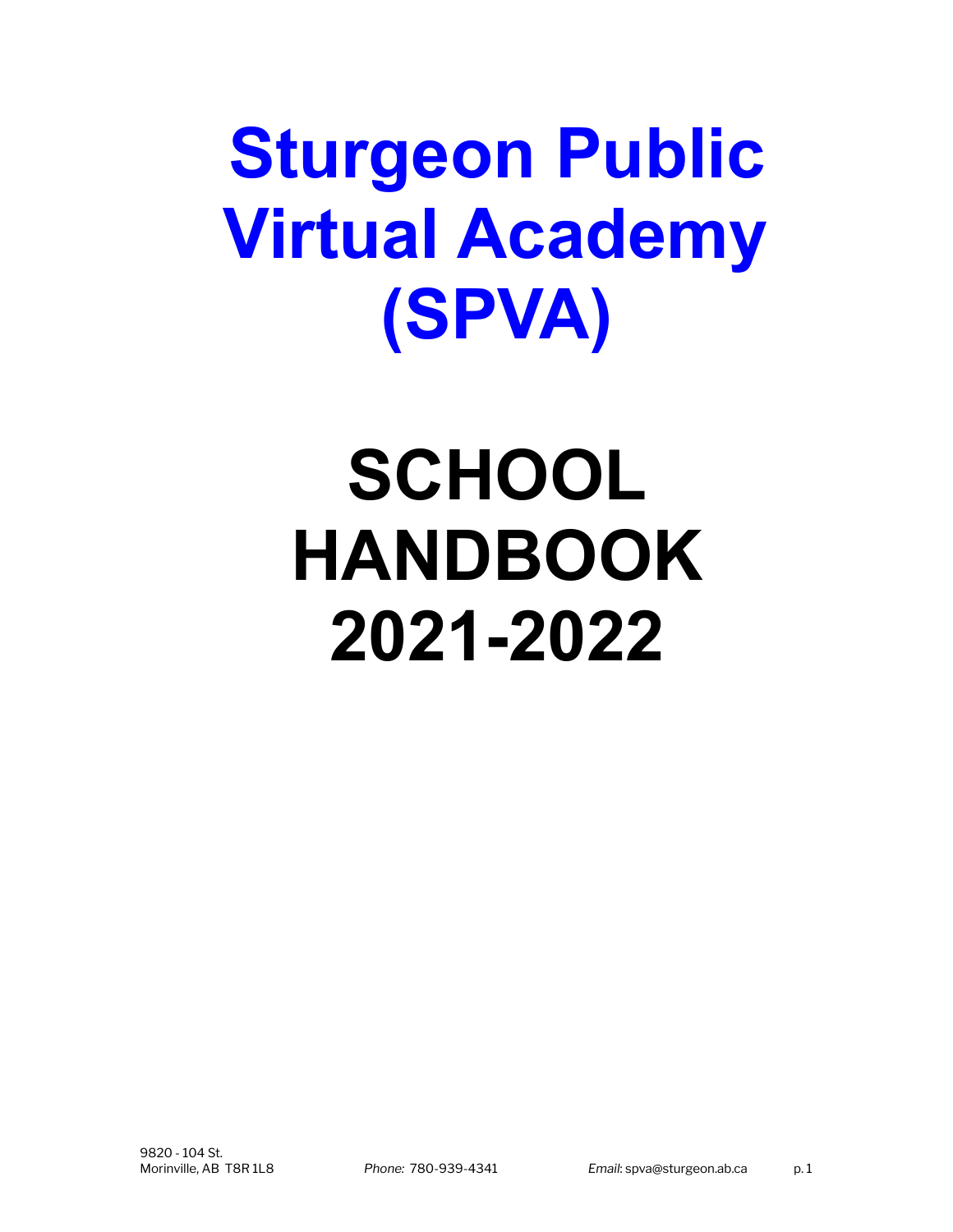## <span id="page-1-0"></span>Table of Contents

#### Table of [Contents](#page-1-0)

[STURGEON](#page-2-0) PUBLIC VIRTUAL ACADEMY (SPVA) SPVA Interim Vision, [Mission](#page-2-1) and Values [Vision](#page-2-2) **[Mission](#page-2-3)** [Values](#page-2-4) [Program](#page-3-0) Format: Supports for students in Sturgeon Public Virtual [Academy](#page-3-1) [Individual](#page-4-0) Program Plans (IPP's): Student [Counselor:](#page-4-1) What learning looks like at Sturgeon Public Virtual [Academy](#page-5-0) Grades 5-6 [\(Division](#page-5-1) II) Grades 7-9 [\(Division](#page-5-2) III) [Assessment:](#page-6-0) SPVA Interim Code of Student [Conduct](#page-6-1) [Parent/Guardian](#page-7-0) Responsibilities in Online Education: Bullying, Harassing, [Discriminatory](#page-9-0) and Aggressive behaviours What is [Bullying?](#page-9-1) What [Bullying](#page-9-2) is Not Equity, [Diversity,](#page-9-3) Inclusion and Human Rights SPVA Dress Code and Study Area [Guidelines](#page-10-0) Acceptable Use Policy for [Technology](#page-10-1) Discipline Policy and [Guidelines](#page-11-0) [Level](#page-11-1) One [Level](#page-12-0) Two Level [Three](#page-12-1) **School [Council](#page-13-0)** School [Calendar](#page-14-0) 2021-22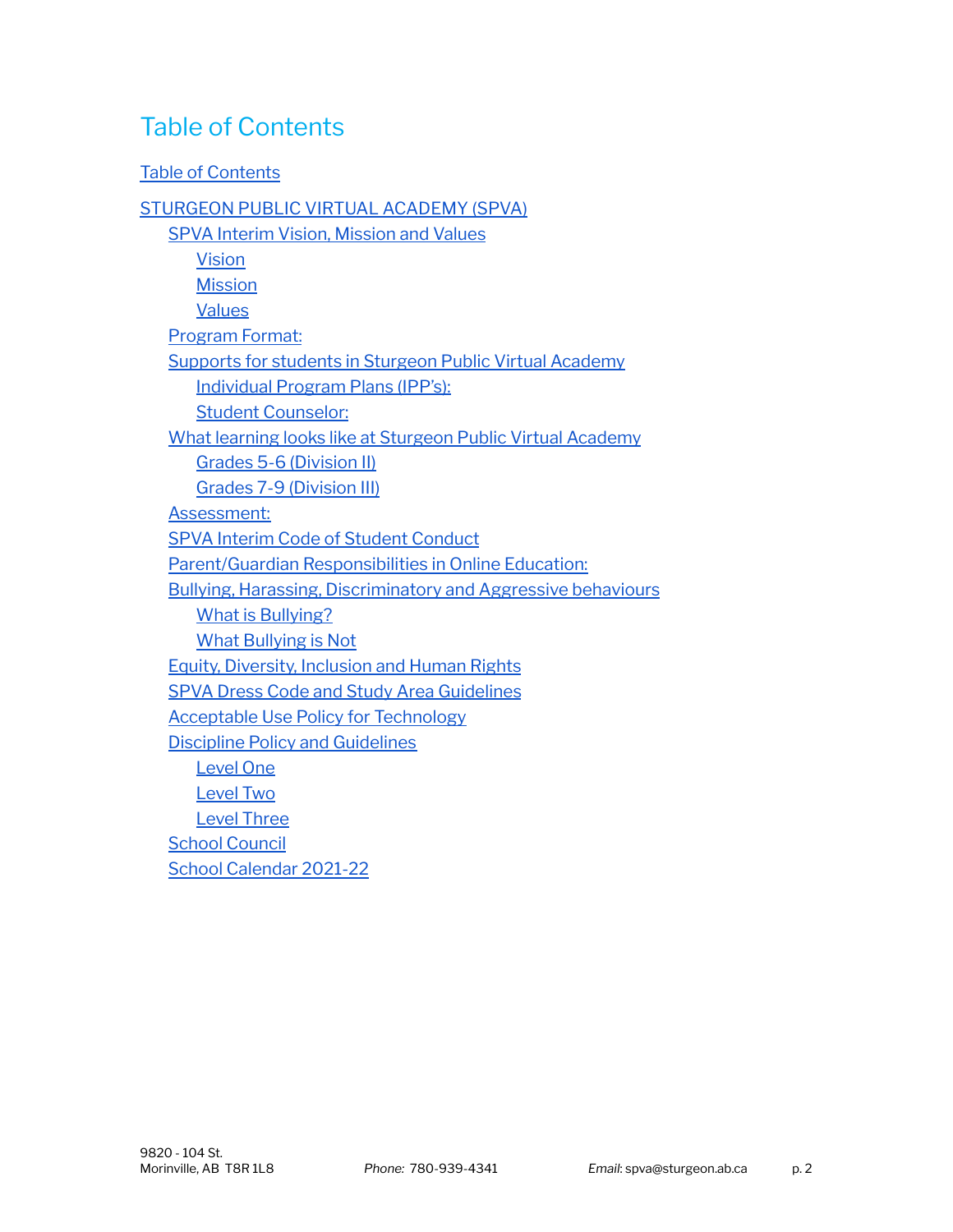## <span id="page-2-0"></span>STURGEON PUBLIC VIRTUAL ACADEMY (SPVA)

At Sturgeon Public Schools we are dedicated to providing instruction to support the skills your child needs in order to be successful. The Sturgeon Public Virtual Academy was created as an option for families that would like to keep their children at home, while learning online in a high- quality education program.

Open to students in grades 5 - 9, Sturgeon Public Virtual Academy is a structured learning environment where students engage with their teacher(s) to learn the subject curriculum through an online medium. Although your child will be working from home, they will be able to build relationships with their teacher(s) and grade-level peers. Connections such as these are important for the health and wellbeing of children.

## <span id="page-2-1"></span>SPVC Interim Vision, Mission and Values

(Adapted from Sturgeon Public Schools Guiding [Principles\)](https://www.sturgeon.ab.ca/Guiding%20Principles.php)

In the interim of the school working together with students, parents/guardians, the school council and staff to define its collective aspirations, the following adaptation of Sturgeon Public School's vision, mission and values shall stand:

#### <span id="page-2-2"></span>Vision

Sturgeon Public Virtual Academy students are motivated and supported to pursue their unique path to future success through a well-rounded education.

#### <span id="page-2-3"></span>**Mission**

Working together as a team of staff, students, parents, and community members, we create safe, respectful and collaborative online learning environments where students are prepared to meet and excel at the challenges presented by the global community.

#### <span id="page-2-4"></span>**Values**

- **Excellence in teaching**. We know that magic can happen when students are engaged, excited and feel connected to their learning and their teachers.
- **Shared responsibility**. We all have an important part to play in the education process. Working together, we strive for excellence so we can build a stronger future for us all.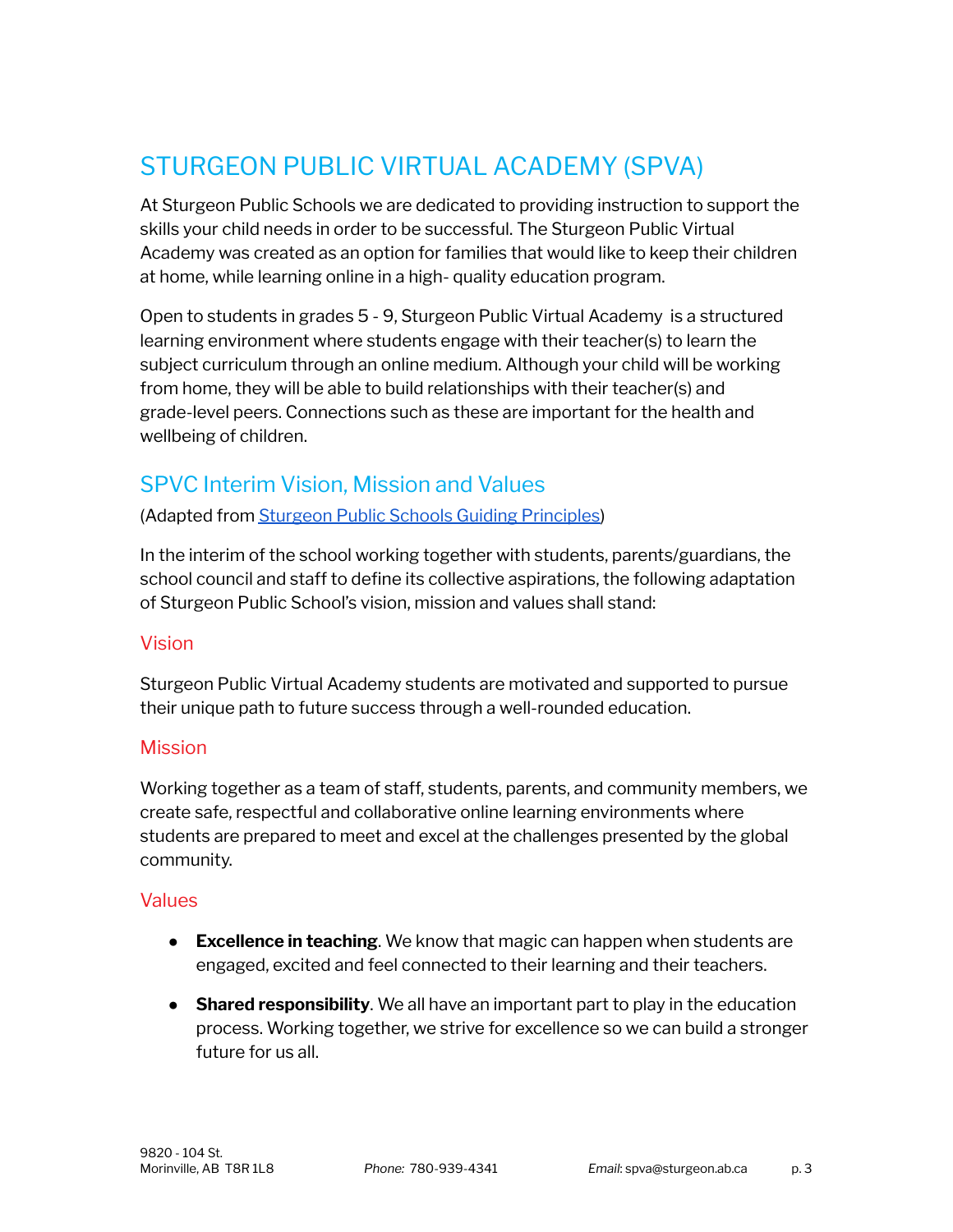- **Mutual respect**. Students, staff and parents all deserve to be treated with respect. By fostering reciprocal respect within our system, we will all be able to reach our full potential.
- **Belonging**. Students must be able to learn in healthy environments where they feel safe, have strong connections, are free from bullying; and where their physical, intellectual and emotional needs are met. We are a school Division and a family.
- **Learning choices**. One size does not fit all. We recognize that to prepare students for their futures, we must meet their diverse needs along the way.
- **Communication**. To do the challenging work of educating the next generation, we must keep the communication channels open. We value open, honest and timely communication

## <span id="page-3-0"></span>Program Format:

Students will work as part of a grade-level cohort with an assigned online teacher(s). The format of instruction will include live online teacher instruction and teacher-directed activities and assignments.

Students and teachers will be able to engage learning from anywhere, and all instruction and interaction with classmates will occur in an online environment. All instruction is provided by Alberta certificated teachers and will follow the complete Alberta Program of Studies.

**Synchronous Learning** - This is the live online learning portion of the day. These times of the day will be similar to a regular school day but will be delivered through Google Meet. Your child's teacher will communicate the times during which Synchronous learning will occur.

**Asynchronous Learning** - Learning activities that students complete independently. These times are similar to when students complete seatwork in class that the teacher has assigned to them. This may include watching videos, working on projects, or other assigned work.

## <span id="page-3-1"></span>Supports for students in Sturgeon Public Virtual Academy

Students will take part in online classes and daily learning activities, including both synchronous and asynchronous learning. The length of these activities will depend on the grade (or division). Students must be available to connect with their teacher every day, during regular school hours. Students will also be expected to complete asynchronous learning activities during times they are not engaged with the teacher.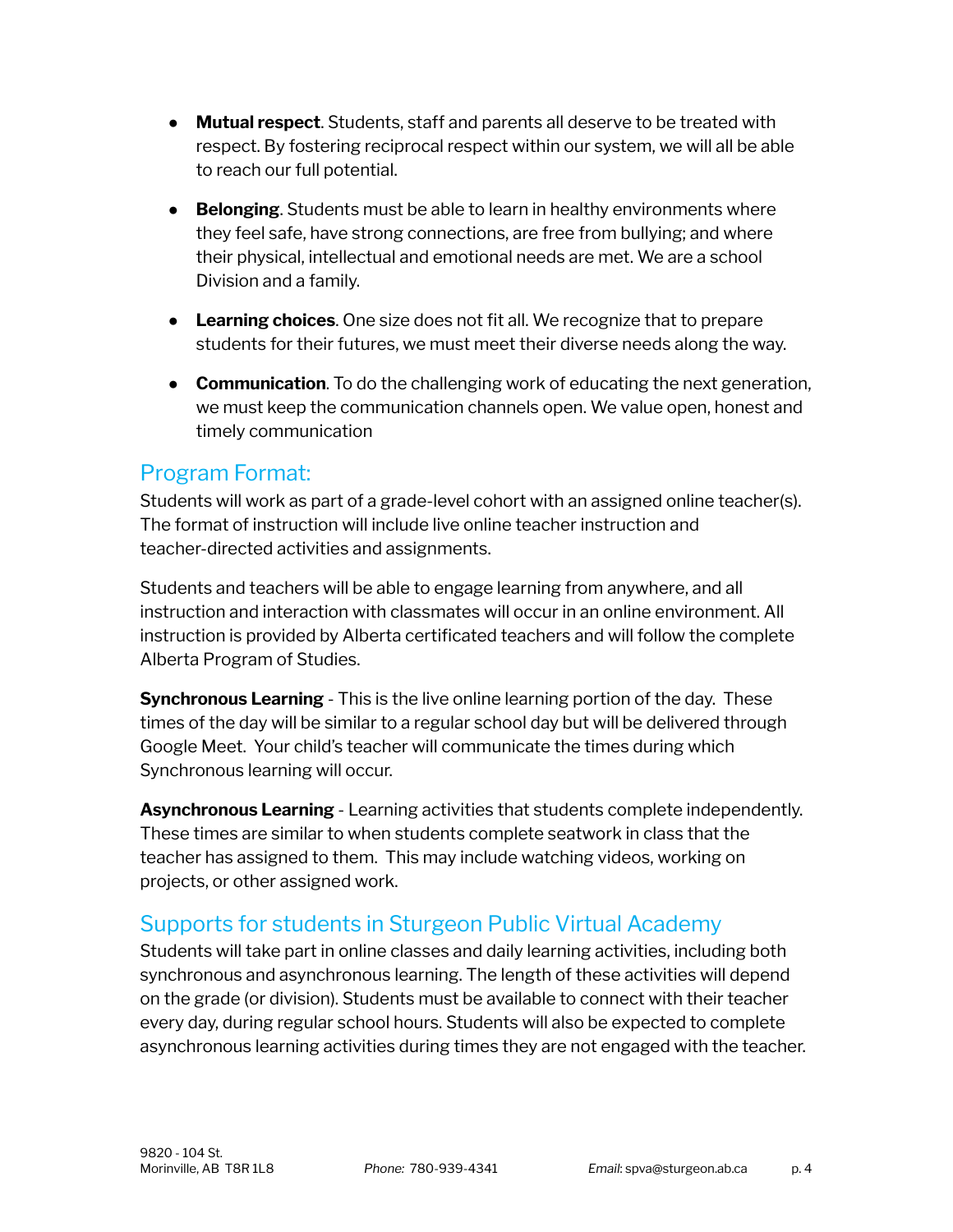To support learning:

- Online courses will be delivered using Google Meet, Google Classroom, and Hapara.
- Teachers will provide engaging, curriculum-based lessons that require students to actively participate.
- Teachers will assess assignments and progress to support students and determine a final grade.
- Students will have access to individual or small group instruction—scheduled meetings between the teacher and small groups of students to check in on progress, complete assessments and provide feedback to students.
- SPVA will follow the Division's School Year Calendar. Support for learning from our teaching staff will occur between 8:25 am to- 3:05 on school days. Communication with teachers outside these hours will receive a response during the school day.
- Teaching will follow the provincial Program of Studies. This outlines the learning outcomes—statements about knowledge or skills that Alberta Education requires all students to learn and demonstrate.

#### <span id="page-4-0"></span>Individual Program Plans (IPP's):

Individual Program Plans (IPPs) may be created should a student require additional support. These documents will be a collaborative task where teachers, parents and students work together. IPP goals will include skills that can be either achieved and monitored in an online learning environment or may include skills/goals that are monitored and supported while working in a home environment. Our Special Education Coordinator and parents will review the IPP at various times throughout the school year.

#### <span id="page-4-1"></span>Counselor:

Students at SPVA will be able to make appointments with our counselor to meet virtually one-on-one to discuss anything from school academic difficulties, seeking support for peer challenges or issues that are related to school and life as a student.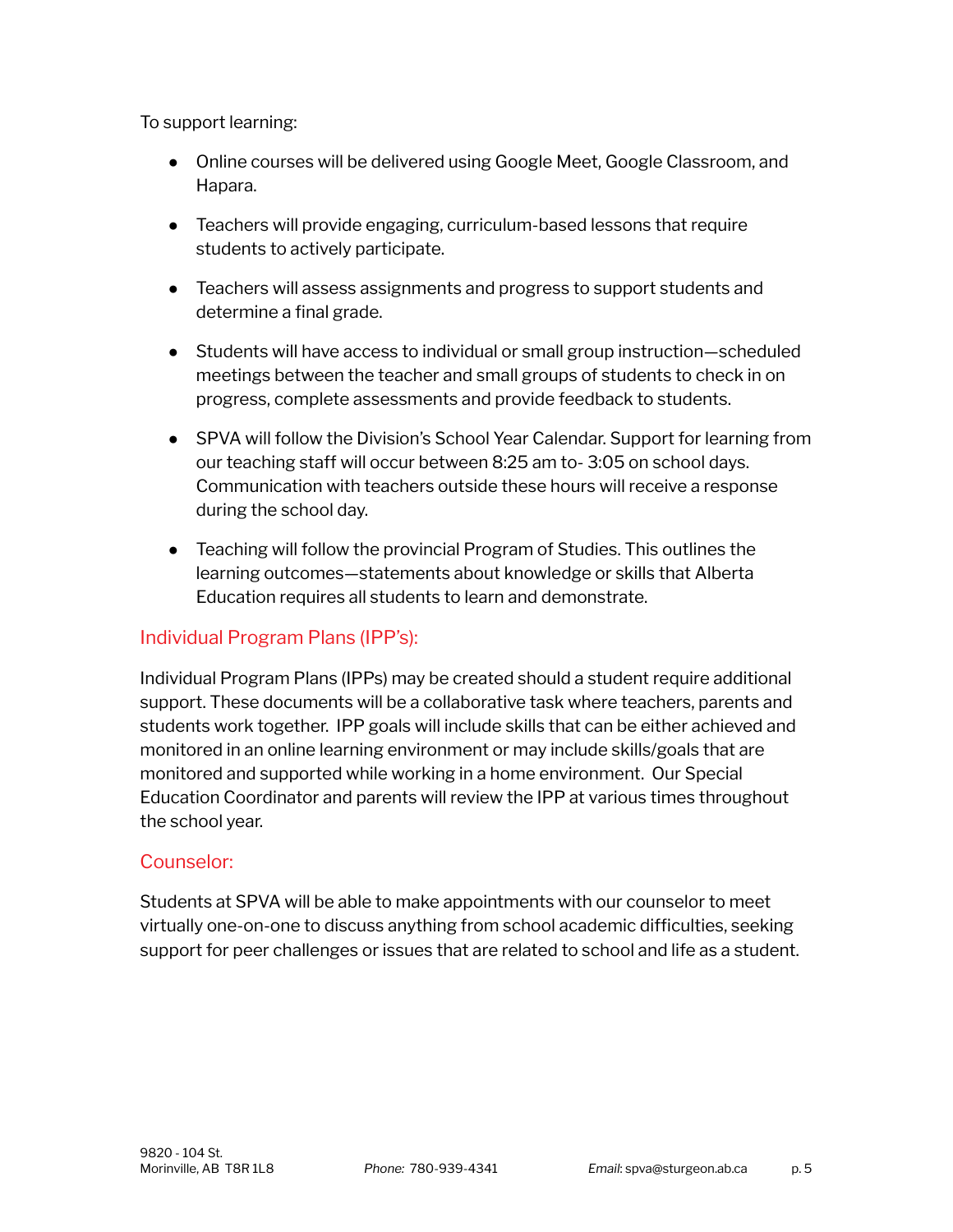## <span id="page-5-0"></span>What learning looks like at Sturgeon Public Virtual Academy

#### <span id="page-5-1"></span>Grades 5-6 (Division II)

Minimum daily requirements for student learning

- $\bullet$  8:25 am to 3:05 am are the hours the teacher will be available to students. Including a 15 minutes morning break and a 40 minute break for lunch.
- Daily schedule each class will meet with their online teacher(s) daily.
- Synchronous learning students will meet with their online teacher(s) daily. Teachers will communicate via email, when these times occur via a monthly newsletter.
- Asynchronous learning students will engage in learning activities, similar to homework, throughout the day with caregiver support.
- Teachers may ask students to meet for small group and individual instructions as needed
- Teachers will follow the learning outcomes from Alberta Education's Programs of Study.

#### <span id="page-5-2"></span>Grades 7-9 (Division III)

Minimum daily requirements for student learning

- 8:25 am to 3:05 am are the hours the teacher will be available to students. Including a 15 minutes morning break and a 40 minute break for lunch.
- Daily schedule each class will meet with their online teacher(s) daily. Classes will be scheduled by subject area.
- Synchronous learning students will meet with their online teacher(s) daily. Teachers will communicate via email, when these times occur via a monthly or weekly newsletter.
- Asynchronous learning students will engage in learning activities, similar to homework, throughout the day with caregiver support.
- Teachers will follow the learning outcomes from Alberta Education's Programs of Study.

\*Time may need to be adjusted in September 2021 to accommodate enrollment and scheduling changes.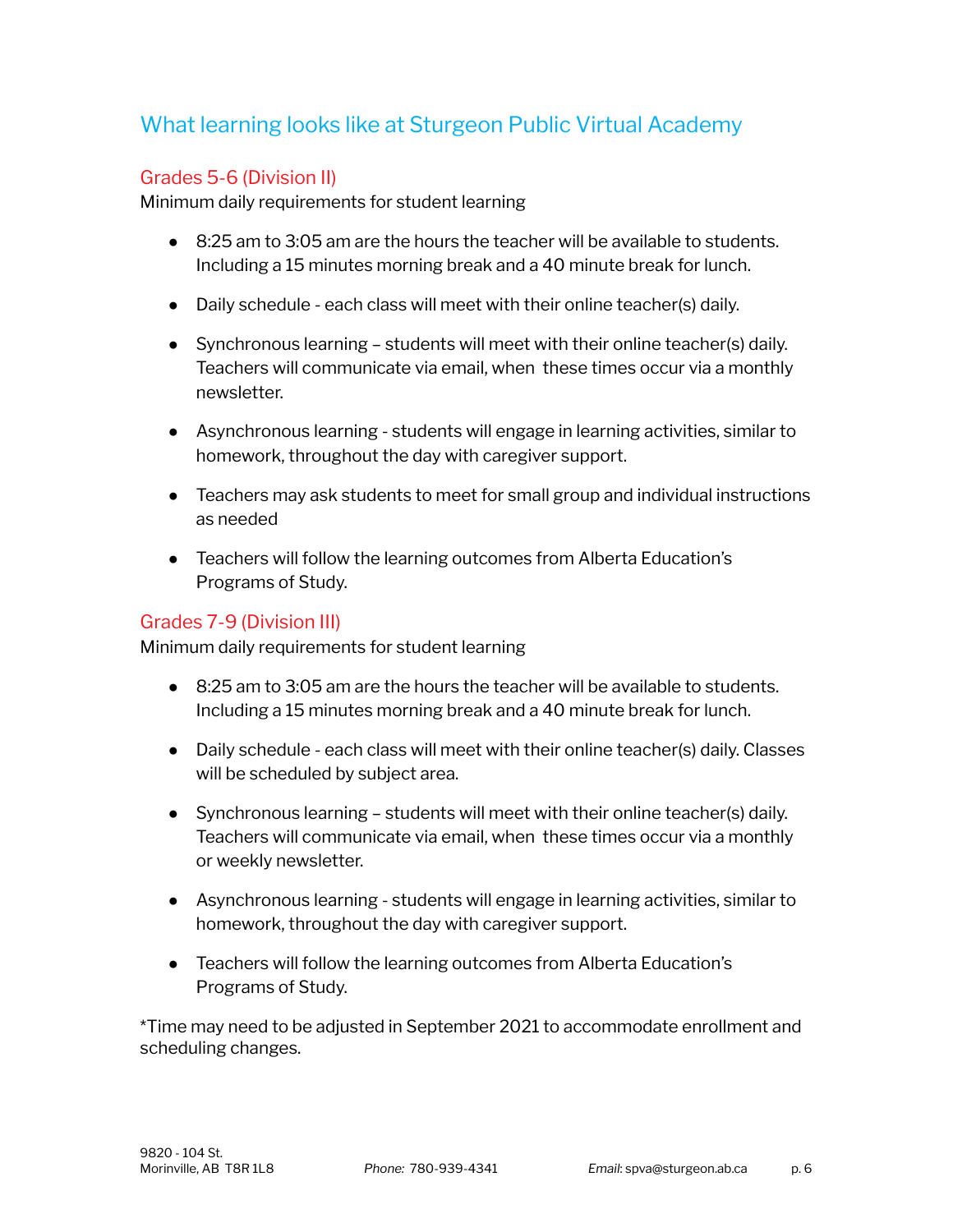## <span id="page-6-0"></span>Assessment:

Throughout the school year, students will be assessed on the outcomes from the Program of Studies. Teachers will be using both formative and summative assessments to measure student understanding of concepts. Teachers will share assessment procedures with students and parents to ensure opportunities to demonstrate learning is fair and equitable. Assessments for Sturgeon Public Virtual Academy follow *<https://www.sturgeon.ab.ca/board/procedures/4693%E2%80%9D>*

Students in Grades 5-9 will be assessed through reading tools such as the Fountas & Pinnel benchmark system and through Math assessments such as the MIPI. These assessments are to determine the reading and math skills of all students to help teachers program appropriately for student needs.

Students in Grade 6 and 9 will be required to write the Provincial Achievement Tests at the end of their academic year. These tests will be administered in-person.

## <span id="page-6-1"></span>SPVA Interim Code of Student Conduct

*<https://www.sturgeon.ab.ca/board/procedures/4717>"*

Sturgeon Public Virtual Academy recognizes its responsibility to maintain a welcoming, caring, respectful and safe learning and working environment. In the interim of the school working together with students, parents/guardians, the school council and staff to develop a formal Code of Student Conduct, the following shall apply:

- 1. **Students and their parents/guardians**, as partners in education, have the responsibility to:
	- a. attend school regularly and punctually,
		- i. For synchronous learning time, this means cameras are on when the teacher is talking or the class is discussing, and microphones are off unless actively speaking.
	- b. ensure the student is ready to learn and actively engage in and diligently pursue the student's education; including completion of assignments and homework,
	- c. ensure that the student's conduct contributes to a welcoming, caring, respectful and safe learning environment that respects diversity and fosters a sense of belonging,
	- d. respect the rights of others in the school,
	- e. refrain from, report and not tolerate bullying or bullying behaviour directed toward others in the school during the school day or by electronic means,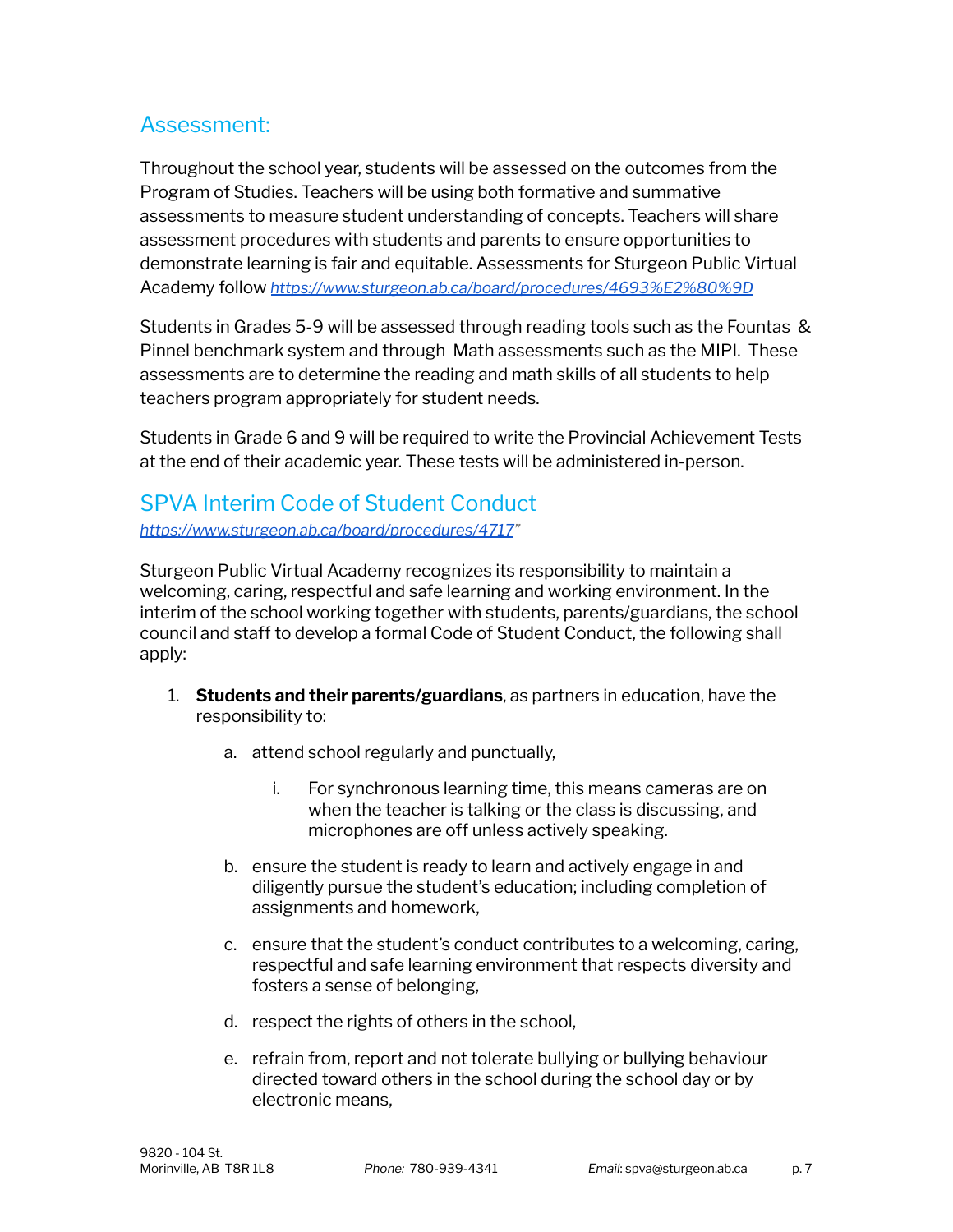- f. be accountable to the student's teachers and other school staff for the student's conduct,
- g. fully cooperate with school authority and personnel authorized to provide educational programs and other services throughout the school day and during all school sponsored activities and beyond the hours of school operation if that behavior or conduct has a connection back to the school and a demonstrated detrimental impact on the welfare of individual students, and
- h. positively contribute to the student's school and community
- 2. Students will be held responsible and accountable to Sturgeon Public Virtual Academy for unacceptable behaviour whether it occurs during the school day or by electronic means.
- 3. Beyond school hours students will be held responsible for unacceptable behaviour if that behaviour has a connection back to the school and has a demonstrated detrimental impact on the welfare of other students or staff.
- 4. Consequences including intervention, suspension and/or recommendation for expulsion from school may be imposed when a student fails to meet the expectations for student conduct.

Staff are committed to supporting students achieve this conduct by:

- 1. Help the student identify inappropriate behaviour(s)
- 2. Help the student solve the problem(s) created by these behaviour(s)
- 3. Respect the student's dignity.
- 4. Share the Code of Conduct with students twice annually, in September and January.
- 5. Make the Code of Conduct accessible to families by sending out electronically in September and posting on the school website for easy access.

Factors such as age, grade, nature of the misbehaviour, degree of the situation, emotional stability, and past history will be considered when action is taken.

## <span id="page-7-0"></span>Parent/Guardian Responsibilities in Online Education:

As parents you are an important part of your child's education team, especially while your child is working in an online format. While working at home with your child you will have a lot of influence as they shape their attitude toward the importance of their education. As parents of a SPVA student, you will be in charge of supervising your child's learning throughout the day. Parents are to be present in the home during the school day should the child need help with attending their online class or if an emergency occurs.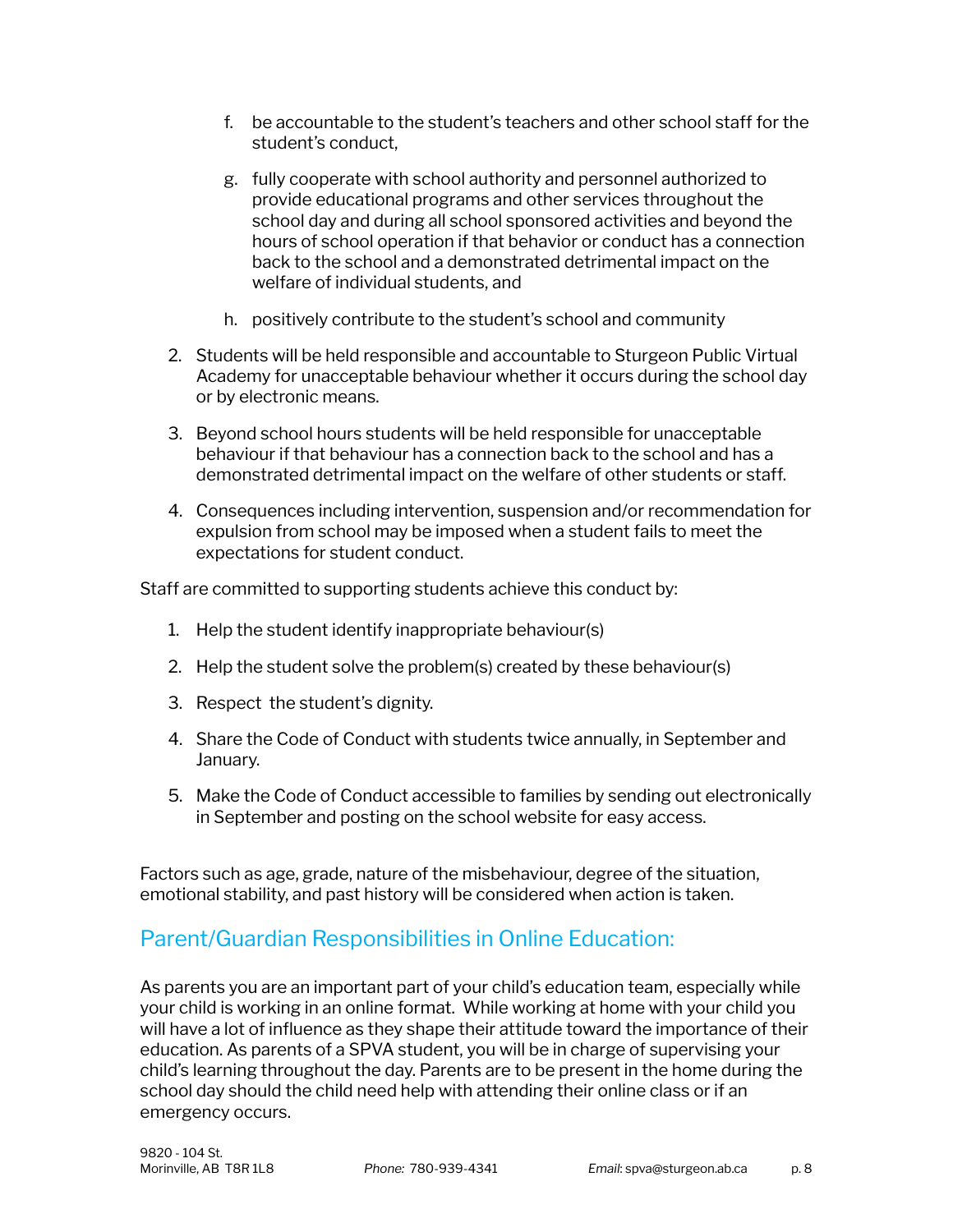The following are suggestions that will assist your child in building a positive attitude toward school and develop good work habits as the year progresses.

- See that your child is prepared to do their best by having a proper amount of sleep, nutritious food, and a proper work space.
	- $\circ$  A proper work space should be a space that is well lit, distraction free, and is stocked with the supplies and resources they need to work productively.
	- Students will need to have a computer, a headset (to help block out environmental noise) and a reliable internet connection. Their computer must have a camera and microphone, or a webcam with a microphone attached.
- Assist your child in building a daily routine which will include:
	- attending their synchronous learning times (Google Meets) regularly and on time. Keep the school informed of any absences.
	- using their asynchronous time to complete their assignments.
	- assist your child with staying engaged in their studies. It can be easy for a child to get distracted by other technology such as video games, Youtube, etc
- Support your child in the completion of their assignments. Parents must be careful to avoid completing the work for their child/children. Children should be allowed the opportunity to go through the process of learning a concept, which may involve some struggle to master concepts.
	- take the opportunity to check over your child's assignments to make sure they have completed the assignment to the best of their ability, and submitted their work by the due date.
	- $\circ$  If your child does not understand a concept encourage them to reach out to their teacher for assistance.
	- Keep open communication with your child's teacher.
	- Follow your child's progress in PowerSchool.
- Consequences are part of learning. Please help your child learn from their mistakes by supporting staff response to behaviors your child may display.
- Please read the following link from Alberta Education that provides parents with information for each grade level. My Child's Learning: A Parent [Resource](https://www.learnalberta.ca/content/mychildslearning/)
- Please check out the following link that provides information specifically to online learning in Alberta, information on digital citizenship and online learning readiness <https://open.alberta.ca/publications/9781460139431>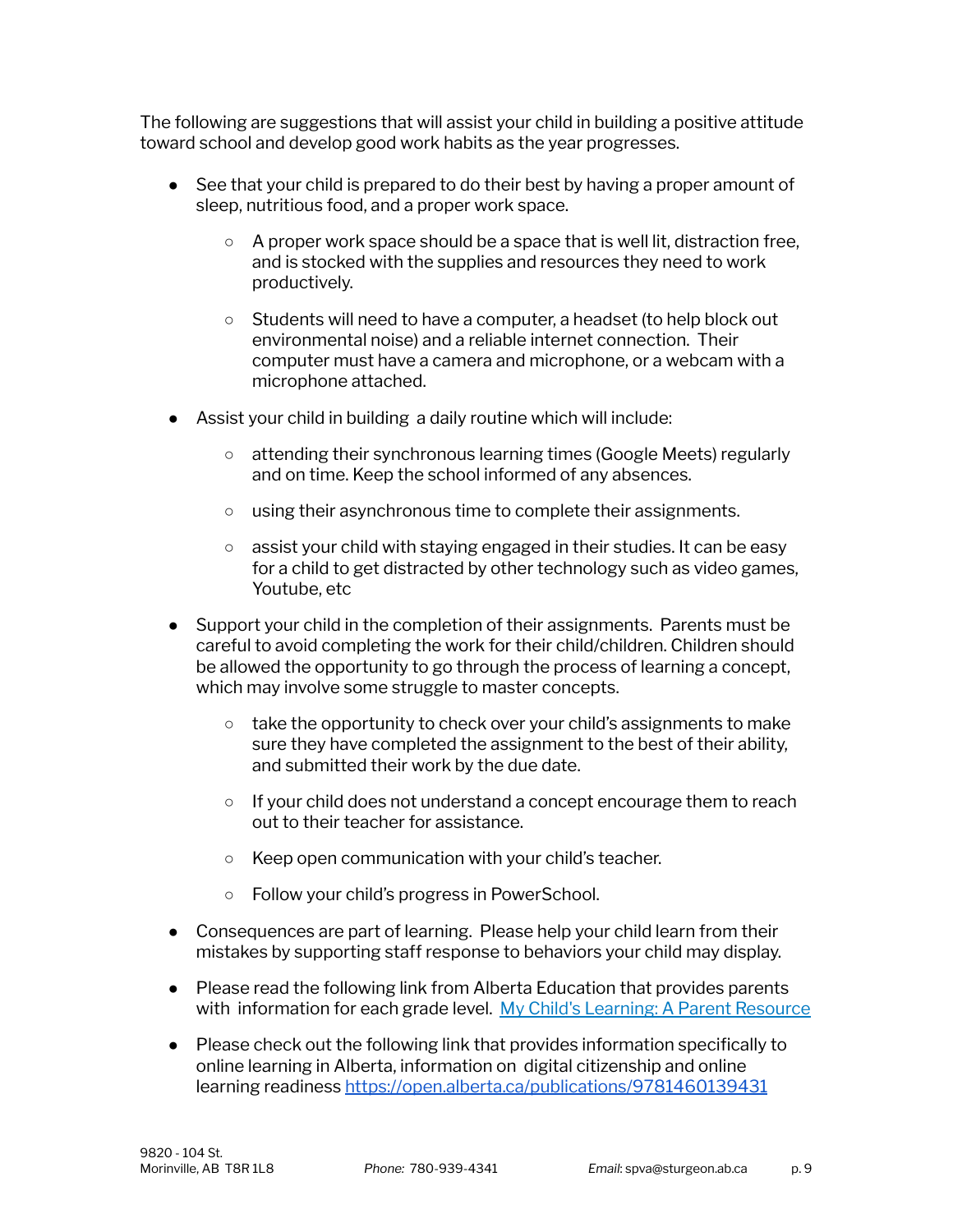• The following link is a resource to help parents become savvy with the internet and learn why this is important [.http://www.humanservices.alberta.ca/internetsafety/internetsavvy.html](http://www.humanservices.alberta.ca/internetsafety/internetsavvy.html)

## <span id="page-9-0"></span>Bullying, Harassing, Discriminatory and Aggressive behaviours

A welcoming, caring, respectful, and safe learning environment for all students and school staff will be one that is free from bullying, harassing, discrimination or violent behaviour. To achieve this at our school all students, staff, parents, and guests will;

- Model respectful conduct, inclusive behaviour and an understanding and appreciation for diversity, equity and human rights.
- Refrain from, report and refuse to tolerate bullying or bullying behaviour, even if it happens outside of school hours or electronically.
- Inform an adult you trust in a timely manner of incidents of bullying, harassment, intimidation or other safety concerns in the school.

When concerns arise relating to bullying, harassment, discrimination, aggressive behavior, or conflict it is expected that students, staff, parents, and guests will communicate directly with the authority most closely involved. This staff member will investigate and respond to the concern promptly. They will also relate the incident and any actions carried out to our school administration.

#### <span id="page-9-1"></span>What is Bullying?

Bullying: repeated and hostile or demeaning behaviour by an individual in the school community where the behaviour is intended to cause harm, fear or distress to one or more individuals in the school community, including psychological harm or harm to an individual's reputation.

#### <span id="page-9-2"></span>What Bullying is Not

Bullying behaviour is not the same as hurting someone's feelings if there is no misuse of power or a deliberate intent to cause harm. Bullying behaviour is sometimes confused with conflict. Conflict is a disagreement about different beliefs, ideas, feelings or actions.

## <span id="page-9-3"></span>Equity, Diversity, Inclusion and Human Rights

All students, staff, parents, and guests share responsibility for proactively creating and maintaining welcoming, caring, respectful, safe and inclusive learning environments that acknowledge and promote understanding, respect and the recognition of the diversity, equity, inclusion and human rights of all students and families within the school community.

Any language or behavior that degrades, labels, stereotypes, incites hatred, prejudice, discrimination and harassment towards students, staff, or families on the basis of their real or perceived sexual orientation, gender identity or gender expression will not be tolerated. Student offences will be dealt with as outlined in our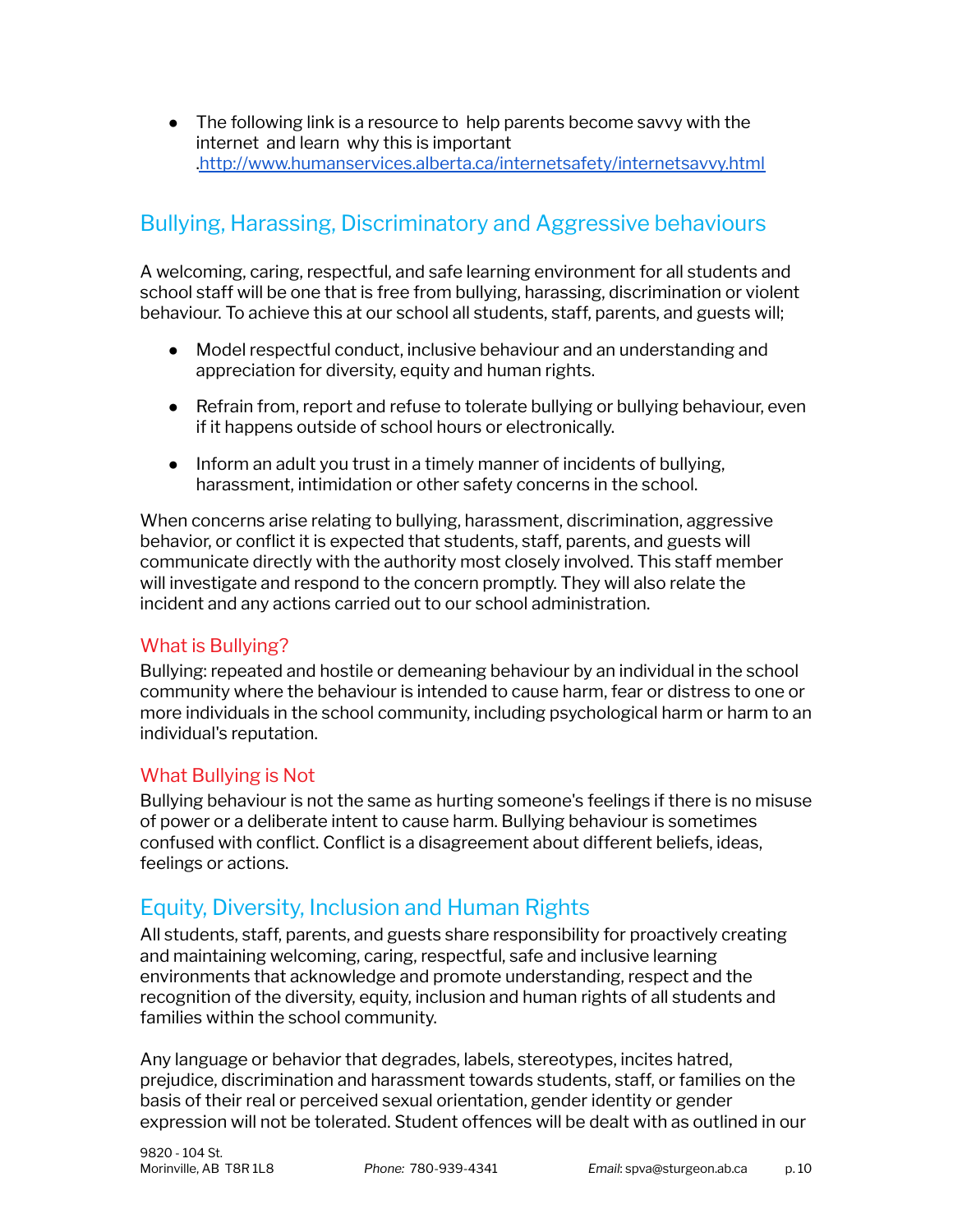Code of Student Conduct. Parents, community members, or other guests at the school who engage in this behavior or language will be dealt with directly by school administration and may be asked to leave online gatherings or meetings.

Each year, Sturgeon Public Virtual Academy staff will evaluate our websites, learning resources, and our common practices to ensure they support the safety, health, well-being and educational needs of students who identify as, or are perceived to be, gender minorities. We will also strive to promote critical thinking and include age-appropriate materials that accurately reflect the diversity of Canada's sexual and gender minority families, cultures, and communities.

## <span id="page-10-0"></span>SPVA Dress Code and Study Area Guidelines

In keeping with the philosophy of Alberta Education, we at Sturgeon Public Virtual Academy strive to help our students become productive citizens who are ready to pursue high school and eventually careers in the workforce. As a result, students are expected to conduct themselves in a manner that demonstrates respect and to dress appropriately for a school/work setting.

The Sturgeon Public Virtual Academy Dress Code and Study Area Guidelines promotes safety and learning at school and includes the following expectations:

- Students must not wear clothing that has inappropriate language, graphics or slogans (i.e. depicts sexually suggestive expressions or actions, profanity, obscenity, drugs, alcohol, or tobacco, or which degrade the integrity of individual groups).
- Students are expected to dress in good taste, with integrity as the guiding principle.
- Student work environments visible through a camera during online instruction must also not display posters or items that have inappropriate language, graphics or slogans as outlined above.
- The final determination about appropriateness of dress or work environment lies with school staff.

## <span id="page-10-1"></span>Acceptable Use Policy for Technology

#### Students must follow *Policies and [Procedures](https://www.sturgeon.ab.ca/board/procedures/4626)*

which outlines the expectations for students while working within Sturgeon Public Schools' Network Resources.

*Students may use additional wireless Personal Electronic Devices (PED) once they and their parents/guardians have agreed to the policies stated in the Personal Electronic Device Agreement. Sturgeon Public Virtual Academy is not responsible for any loss or damage sustained to personal electronic devices.*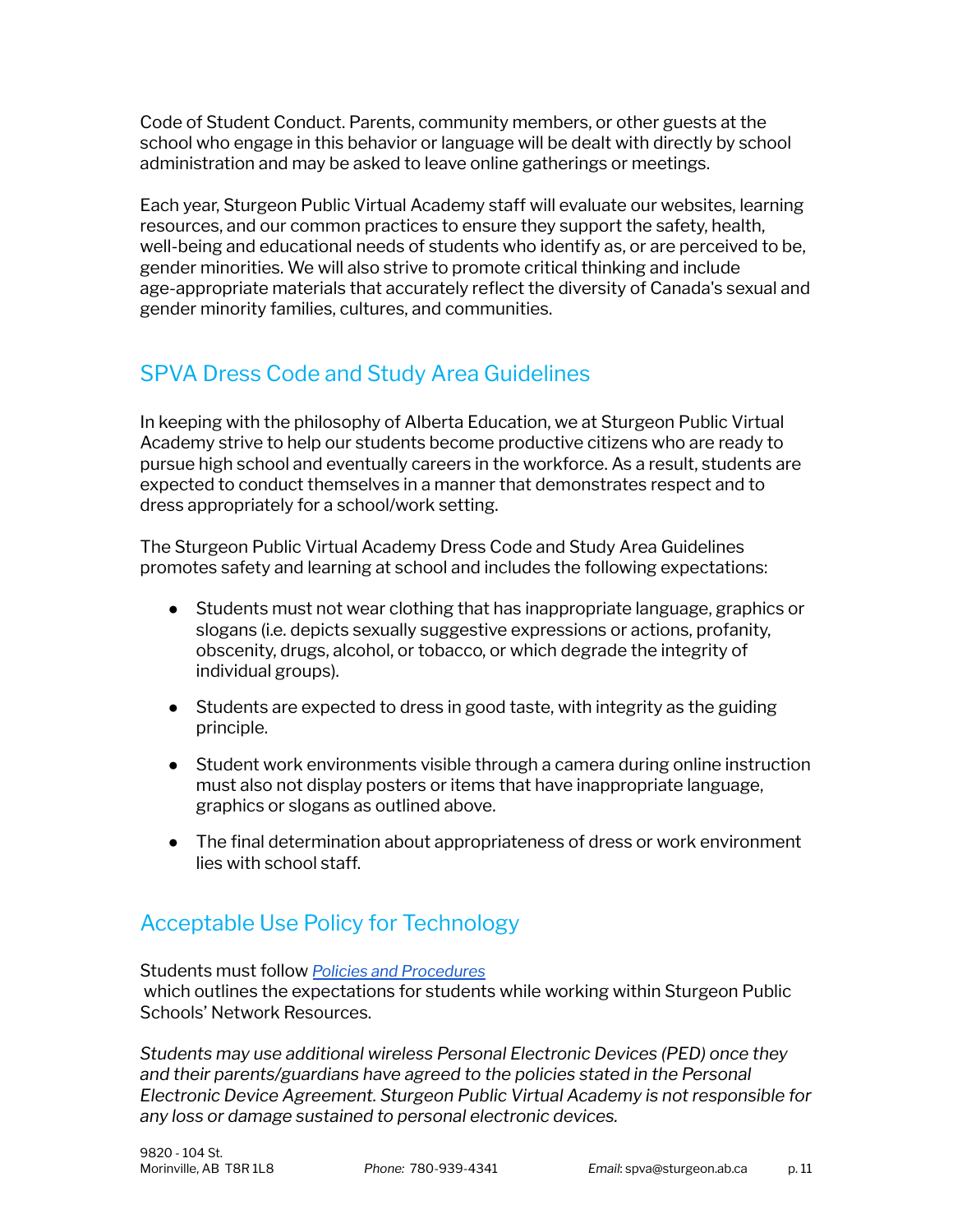During synchronous learning times and during assessments, cell phones are not permitted in class. It is requested that students store their additional PEDs away from their work space during class time unless they are requested by the teacher to have them available for educational purposes. Engaging in game playing or social networking during class time is prohibited unless directed by a teacher and in the pursuit of educational outcomes.

Cyber Bullying is a serious offense and will not be tolerated. Any incidents of cyber bullying will be dealt with according to the school code of conduct and discipline policy.

## <span id="page-11-0"></span>Discipline Policy and Guidelines

All discipline situations are seen as a learning opportunity for students. Staff will be sure to use a restorative approach when dealing with students, and respect the dignity of the child.

When dealing with breaches to our Code of Student Conduct, inappropriate behaviour is generally categorized according to three levels of severity with appropriate possible consequences.

#### <span id="page-11-1"></span>Level One

Infractions may include:

- Google Classroom / Meet misbehaviour
- Neglect of homework
- Tardiness to Meets
- Disrespect
- Dress code or work environment violation
- Misuse of language
- Misuse of electronic devices
- Screen capture or picture of others without permission.

Possible actions that may be taken:

- A staff member will help the students be made aware of the proper behavior.
- A teacher gives logical consequence for a student's action, e.g. a student who is late is asked to make up the time at noon.
- A teacher contacts parents to involve them.
- The student and teacher create a plan to correct the undesirable behavior.
- The student is removed from a Meet to calm down or reflect.

If infractions continue to occur, the teacher may repeat interventions or refer the child to counselling or administration.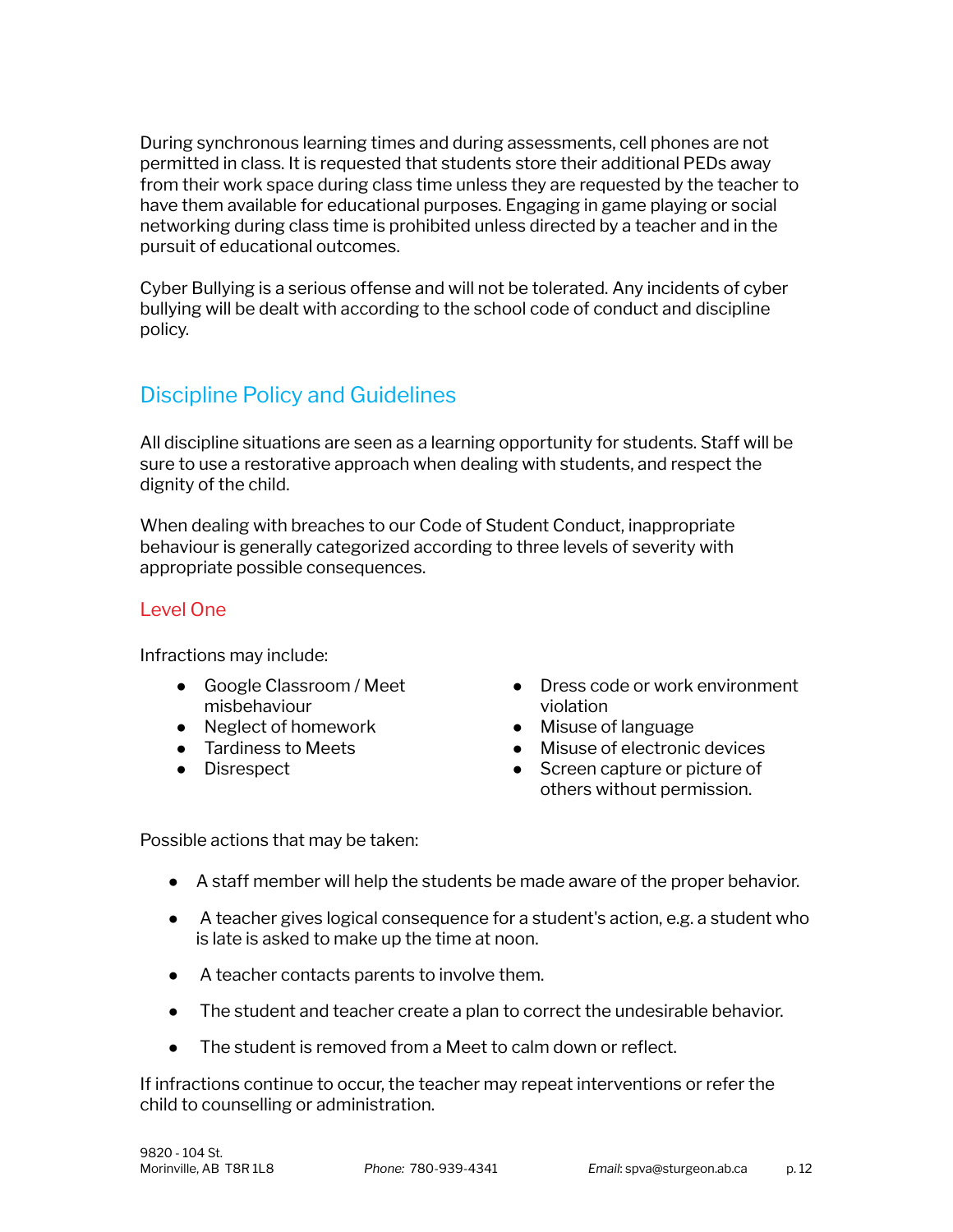#### <span id="page-12-0"></span>Level Two

Infractions may include:

- Bullying
- Verbal abuse (profanity/threats)
- Retribution against any person who has intervened to prevent or report bullying
- Defiance of authority
- Posting images from school on social media without permission
- Academic dishonesty
- Repetitive or persistent Level One misbehaviour

Possible actions that may be taken:

- Any action from Level One.
- The student is referred to administration.
- Administration will contact parents to involve them.
- Referral to counseling.
- A misconduct report is completed.
- 1 5 day in-school or out-of-school suspension. For in-school, the student will be expected to connect in one-on-one Meets with a teacher, counselor or school administrator throughout the day.

#### <span id="page-12-1"></span>Level Three

Infractions may include:

- Harassment
- Possession or use of e-cigarettes, vaping equipment, cigarettes, alcohol or drugs
- Skipping Meets
- Non-compliance (open opposition to authority , refusal to comply, work, or open disrespect)
- Sharing sexualiy explicit texts, images, or video
- Repetitive or persistent Level Two misbehaviour

Possible actions that may be taken:

- Any action from Level One or Two.
- 1 5 day school suspension.
- Referral to appropriate agencies for counselling.
- R.C.M.P. will be involved in any illegal activity.
- Possible recommendation for expulsion.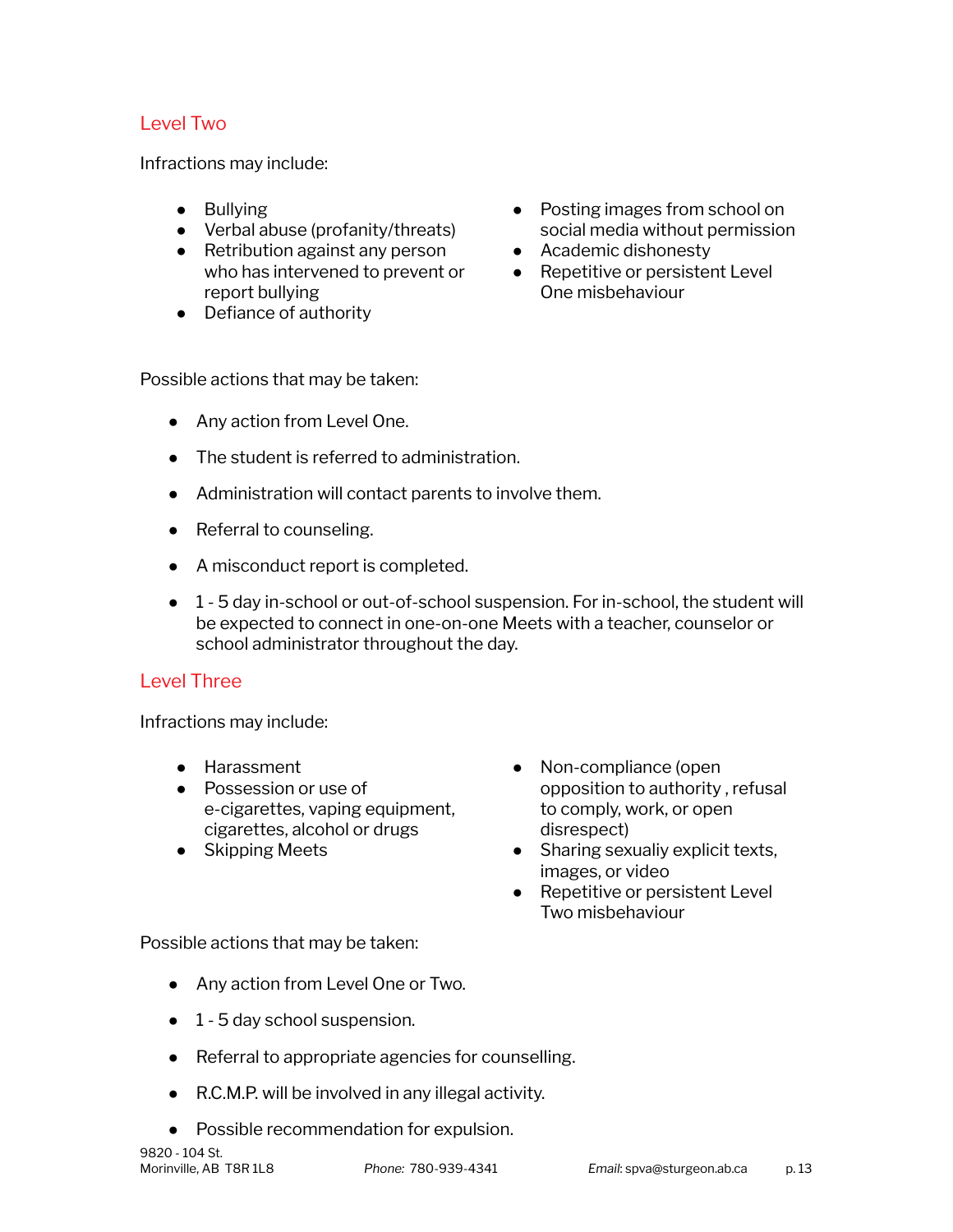All students who are suspended out of school are required to meet with an administrator or counselor prior to being readmitted to school.

## <span id="page-13-0"></span>School Council

The Sturgeon Public Virtual Academy School Council is a group of caring parents and school staff who work as a team dedicated to playing a supportive role in our children's education. It is open to all parents who would like to see their children succeed in their learning as well as a chance to establish a constructive relationship with the teachers and principal. The school council is involved in various activities throughout the school year.

Parent communication is conducted through the SPVA website and PowerSchool. These will be updated with important dates, upcoming events, school council dates, school board news, and school contact information.

The School Council executive is formed in fall each year at the Annual General Meeting. School Council meetings are held online, once a month, and are open to all. We'd love to see you there. Please watch in the school newsletters for dates and times.